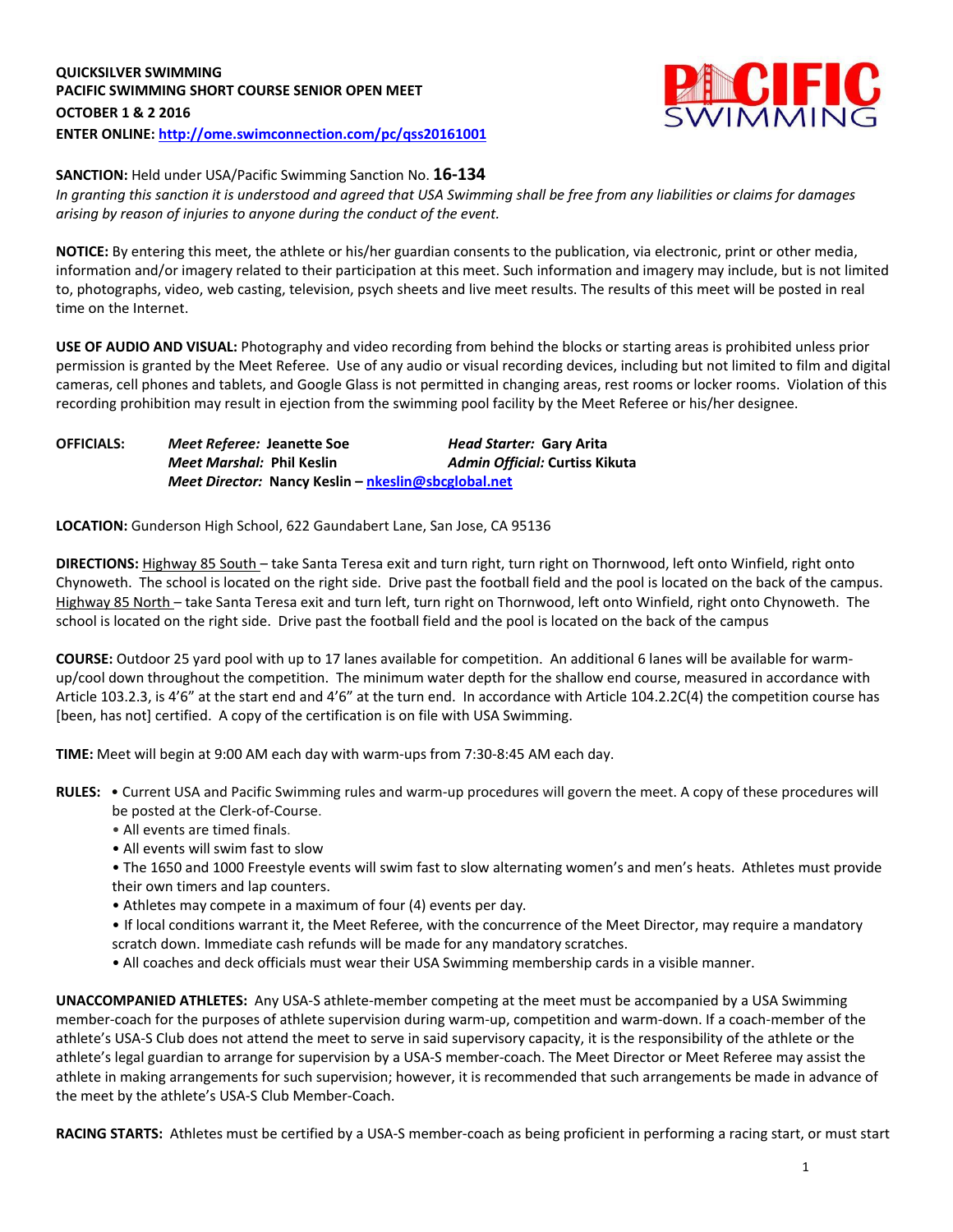the race in the water. It is the responsibility of the athlete or the athlete's legal guardian to ensure compliance with this requirement.

**RESTRICTIONS:** • Smoking and the use of other tobacco products is prohibited on the pool deck, in the locker rooms, in spectator

- seating, on standing areas and in all areas used by athletes, during the meet and during warm-up periods.
- Sale and use of alcoholic beverages is prohibited in all areas of the meet venue.
- No glass containers are allowed in the meet venue.
- Only athletes, coaches, officials, and volunteers will be allowed on the pool deck.
- Changing into or out of swimsuits other than in locker rooms or other designated areas is prohibited.

**•** Destructive devices, to include but not limited to, explosive devices and equipment, firearms (open or concealed), blades, knives, mace, stun guns and blunt objects are strictly prohibited in the swimming facility and its surrounding areas. If observed, the Meet Referee or his/her designee may ask that these devices be stored safely away from the public or removed from the facility. Noncompliance may result in the reporting to law enforcement authorities and ejection from the facility. Law enforcement officers (LEO) are exempt per applicable laws.

**ELIGIBILITY:** • Athletes must be current members of USA-S and enter their name and registration number on the meet entry card as they are shown on their Registration Card. If this is not done, it may be difficult to match the athlete with the registration and times database. The meet host will check all athlete registrations against the SWIMS database and if not found to be registered, the Meet Director shall accept the registration at the meet (a \$10 surcharge will be added to the regular registration fee). Duplicate registrations will be refunded by mail.

• Athletes 13/Over are eligible to enter this meet. There is no proof of time. Entry times should be the athlete's actual time and not the minimum standard.

• Athletes 11 and 12 years of age must meet the Senior Open time standard as outlined by Pacific Swimming time verification procedures. No refunds will be given if a time cannot be proven.

- Athletes under the age of 11 years are not eligible to compete.
- Disabled athletes are welcome to attend this meet and should contact the Meet Director or Meet Referee regarding special accommodations.
- No time conversions will be accepted.
- Entries with "NO TIME" will be rejected.

**SEEDING:** Event seeding will be in the following order: conforming short course yards, non-conforming long course meters, and non-conforming short course meters - USA Swimming rules 207.11.7B. **See Rules for distance events seeding**.

**CHECK-IN:** The meet will be deck seeded. Athletes must check-in at the Clerk-of-Course. No event shall be closed more than 30 minutes before the scheduled start of the session. Close of check‐in for all events shall be no more than 60 minutes before the estimated time of the start of the first heat of the event. Athletes who do not check-in will not be allowed to compete in the event.

**SCRATCH RULE:** Athletes entered in a timed final individual event that is seeded on the deck that have checked in for that event, must swim in the event unless they notify the clerk of the course before seeding for that event has begun that they wish to scratch. Failure to swim an event will result in being barred from their next individual event.

**ENTRY FEES:** \$6.50 per individual event plus an \$8.00 per athlete participation fee. Entries will be rejected if payment is not sent at time of request. No late entries will be accepted. No refunds will be made, except mandatory scratch downs.

**ONLINE ENTRIES:** To enter online go to **<http://ome.swimconnection.com/pc/qss20161001>** to receive an immediate entry confirmation this method requires payment by credit card. Swim Connection LLC charges a processing fee for this service, equal to \$1 per athlete plus 5% of the total Entry Fees. Please note that the processing fee is a separate fee from the Entry Fees. If you do not wish to pay the processing fee, enter the meet using a mail entry. **Entering online is a convenience, is completely voluntary, and is in no way required or expected of an athlete by Pacific Swimming.** Online entries will be accepted through Wednesday, September 21<sup>st</sup>, 2016 at 11:59pm.

**MAILED OR HAND DELIVERED ENTRIES:** Entries must be on the attached consolidated entry form. Forms must be filled out completely and printed clearly with athlete's best time. Entries must be entered using the current Pacific Swimming procedure: and postmarked by midnight, Monday, **September 19th** or hand delivered by 6:30 p.m. Wednesday, **September 21st** . Requests for confirmation of receipt of entries should include a self-addressed envelope. There is no option for hand delivery.

**Make check payable to: QuickSilver Swimming**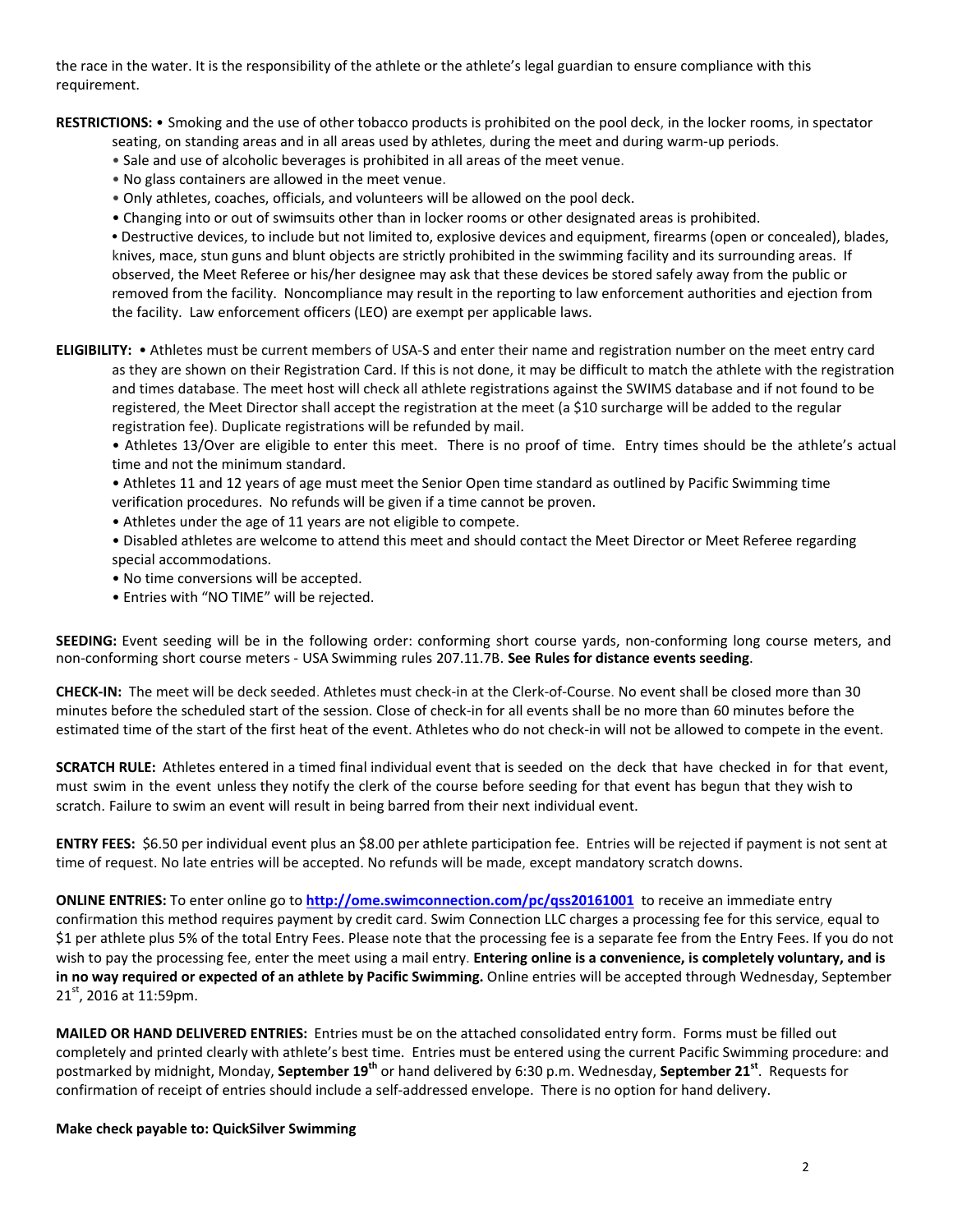# **Mail or Hand Deliver Entries to: Nancy Keslin 7483 Phinney Way San Jose, CA 95139**

# **AWARDS:** None.

# **ADMISSION:** Free.

**HOSPITALITY:** Hospitality available for coaches, officials, timers, and volunteers. Lunches will be provided for coaches and working deck officials. There will be a snack bar.

|               | Saturday, October 1 |                | Sunday, Oct. 2 |                  |
|---------------|---------------------|----------------|----------------|------------------|
| <b>EVENT#</b> | <b>EVENT</b>        | <b>EVENT#</b>  | <b>EVENT#</b>  | <b>EVENT</b>     |
| $\mathbf{1}$  | <b>500 FREE</b>     | $\overline{2}$ | 15             | 400 I.M.         |
| 3             | 200 BACK            | 4              | 17             | <b>200 FREE</b>  |
| 5             | 100 BREAST          | 6              | 19             | <b>100 FLY</b>   |
| 7             | <b>200 FLY</b>      | 8              | 21             | 50 FREE          |
| 9             | <b>100 FREE</b>     | 10             | 23             | 200 BREAST       |
| 11            | 200 I.M.            | 12             | 25             | 100 BACK         |
| 13            | <b>1650 FREE</b>    | 14             | 27             | <b>1000 FREE</b> |
|               |                     |                |                |                  |

#### **ORDER OF EVENTS**

| Saturday, October 1 |                  |                |  | Sunday, Oct. 2 |                  |    |  |  |
|---------------------|------------------|----------------|--|----------------|------------------|----|--|--|
| <b>EVENT#</b>       | <b>EVENT</b>     | <b>EVENT#</b>  |  | <b>EVENT#</b>  | <b>EVENT#</b>    |    |  |  |
| $\mathbf{1}$        | <b>500 FREE</b>  | $\overline{2}$ |  | 15             | 400 I.M.         | 16 |  |  |
| $\overline{3}$      | 200 BACK         | 4              |  | 17             | <b>200 FREE</b>  | 18 |  |  |
| 5                   | 100 BREAST       | 6              |  | 19             | <b>100 FLY</b>   | 20 |  |  |
| 7                   | <b>200 FLY</b>   | 8              |  | 21             | 50 FREE          | 22 |  |  |
| 9                   | <b>100 FREE</b>  | 10             |  | 23             | 200 BREAST       | 24 |  |  |
| 11                  | 200 I.M.         | 12             |  | 25             | 100 BACK         | 26 |  |  |
| 13                  | <b>1650 FREE</b> | 14             |  | 27             | <b>1000 FREE</b> | 28 |  |  |

Events 13-14 and 27-28 will be swum fastest to slowest alternating women and men Athletes must provide their own lap counters for events 1-2, and their own timers and lap counters for events 13-14 and 27-28.

Time standards may be found at:<http://www.pacswim.org/swim-meet-times/standards>